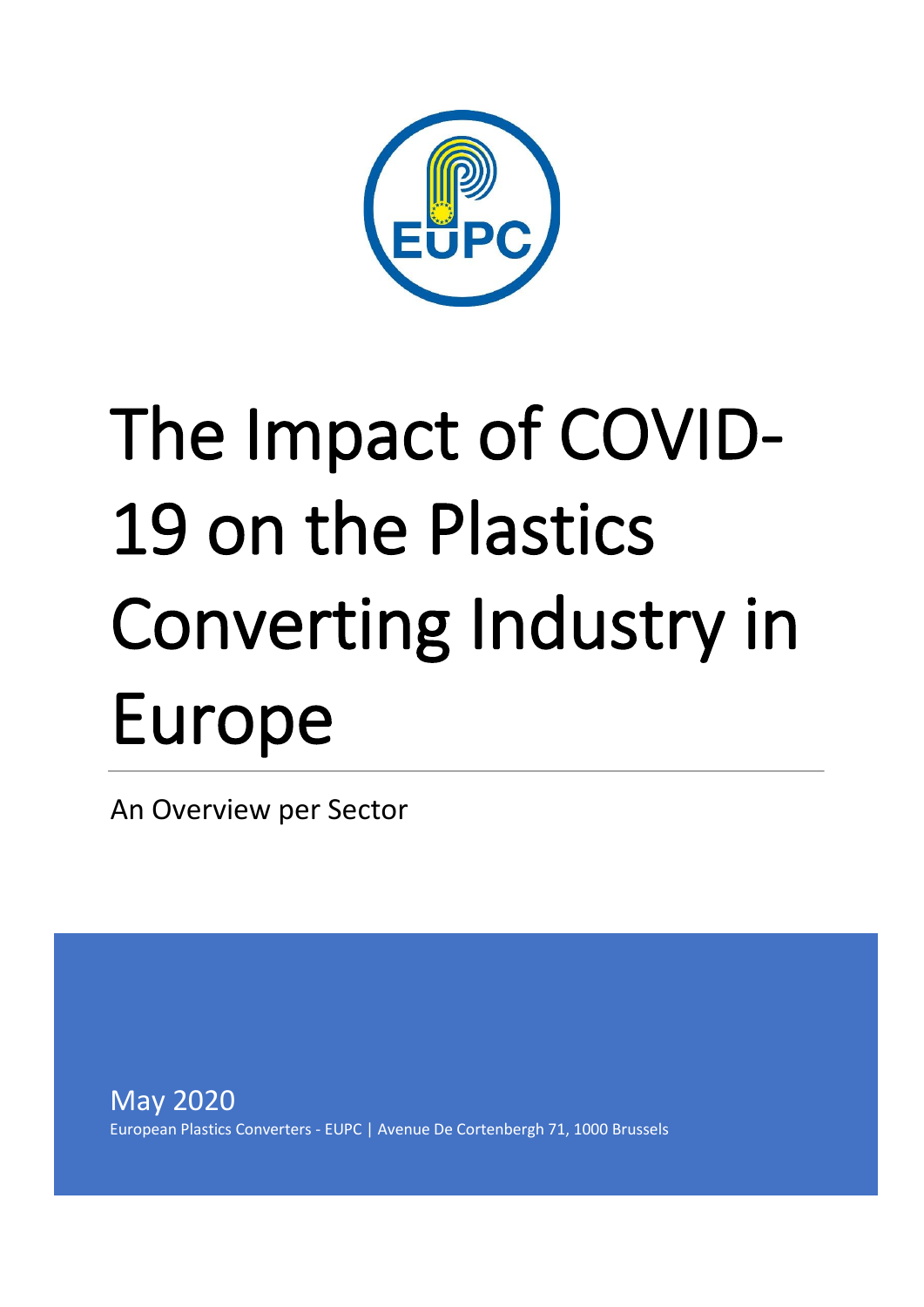

## Contents

| 1. |      |  |
|----|------|--|
| 2. |      |  |
|    | 2.1. |  |
|    | 2.2. |  |
| 3. |      |  |
|    | 3.1. |  |
|    | 3.2. |  |
| 4. |      |  |
|    | 4.1. |  |
|    | 4.2. |  |
| 5. |      |  |
| 6. |      |  |
|    | 6.1. |  |
|    | 6.2. |  |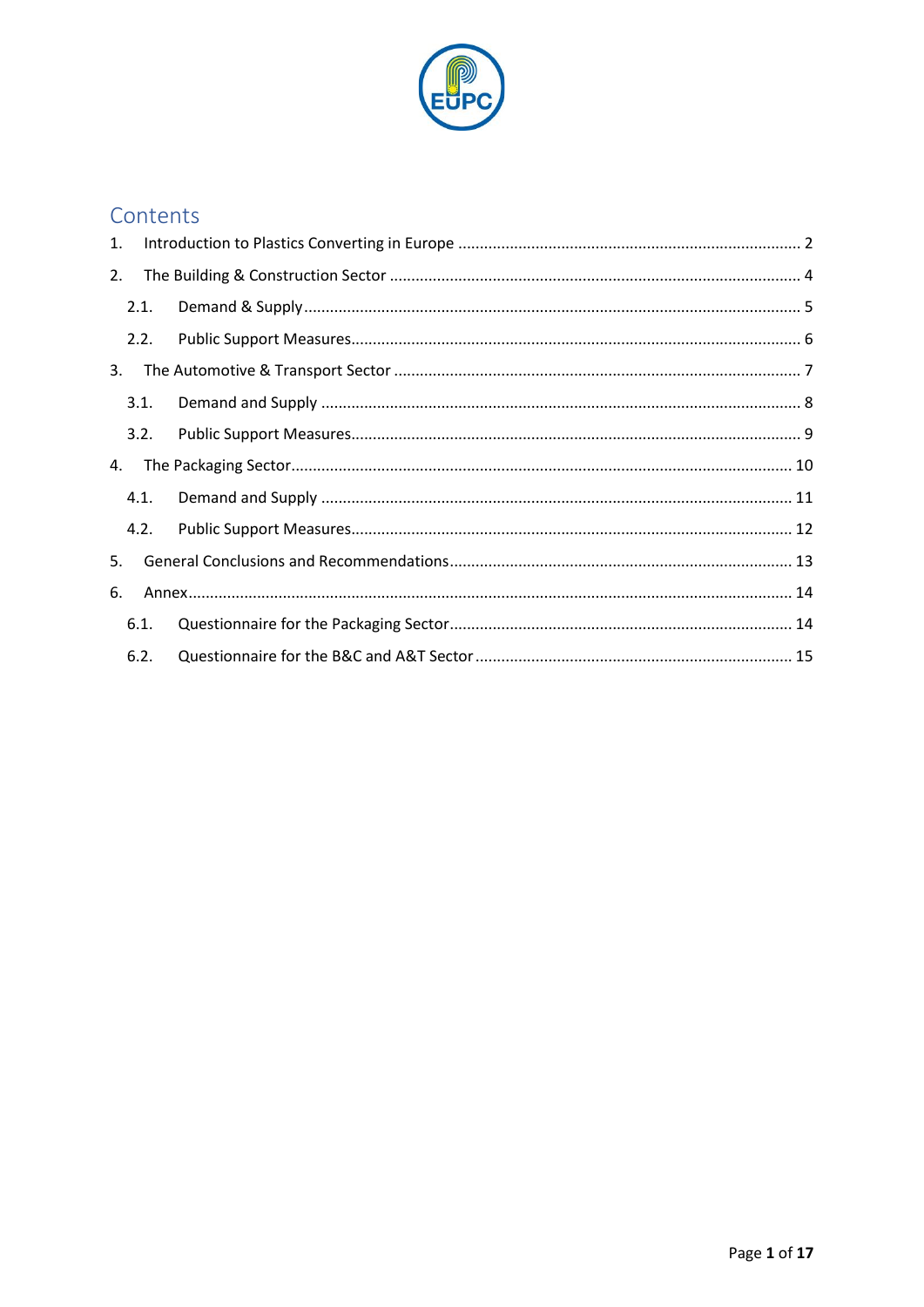

# <span id="page-2-0"></span>1. Introduction to Plastics Converting in Europe

Plastics converters use virgin and recycled polymers as raw materials to manufacture new products across for a huge array of different markets and applications. They manufacture plastic products – ranging from toothbrushes to building pipes, from fruit boxes to car interiors – that can be found in virtually every industry and supply chain. Their adaptability, durability, and light weight making them a favourite in the construction, packaging, and automotive industries.

The European plastics industry makes a significant contribution to the welfare in Europe by enabling innovation, creating quality of life to citizens, and facilitating resource efficiency and climate protection. In Europe, more than 1.6 million people are working in around 50,000 small and mediumsized companies in the converting sector, creating an annual turnover in excess of  $\epsilon$  260 billion.



The following report has been prepared by European Plastics Converters (EuPC), based on the results of 2 surveys amongst the member associations of EuPC and direct feedback from companies. Based on the information which has been gathered since the start of the pandemic in mid-March up to the 8<sup>th</sup> of May 2020, this report focuses on the main markets of the plastics converting industry: Packaging, Building & Construction, and Automotive & Transport.

The basis of the report is a questionnaire<sup>1</sup> that has been developed in cooperation with DG GROW of the European Commission to collect information on the impact of the COVID-19 crisis on the different sectors of the plastics converting industry, and to provide guidance for possible recovery measures. In addition to data on the impact of the pandemic, this report includes recommendations for policy measures to support the recovery of the industry and avoid company bankruptcies and job losses. This report gives an overview of the situation in the entire EU and therefore includes generalisations. Specific situations can vary in the different Member States in certain areas.

<sup>&</sup>lt;sup>1</sup> See Annex 1 for the complete questionnaires.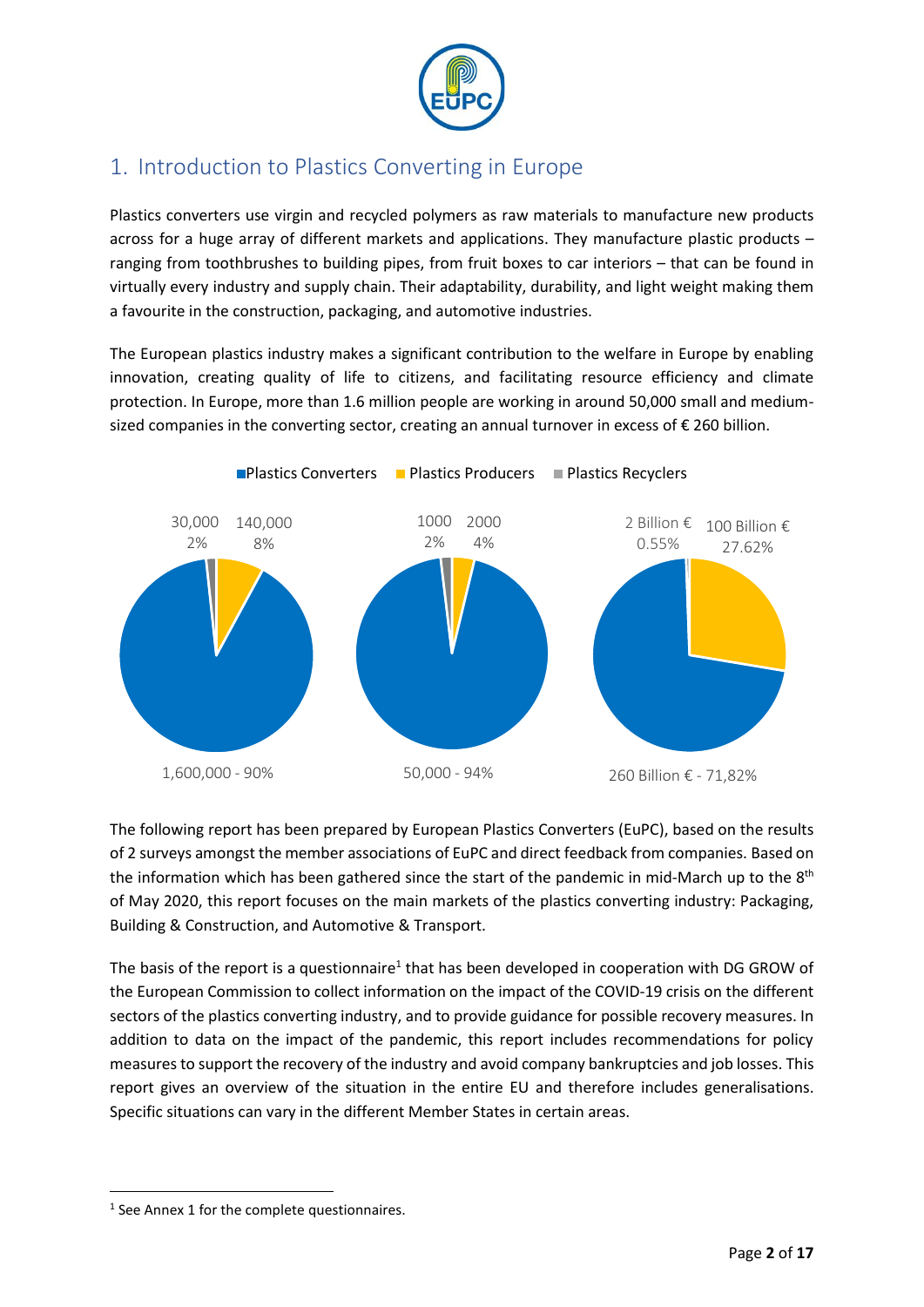

Next to the plastics converting industry, the plastics recycling industry has been affected strongly by the COVID-19 crisis due to a number of factors. Most importantly, the demand for recyclates has decreased dramatically due to the closure of converting plants and reduced overall activity. In addition, the prices for virgin material fell significantly during the last months, corresponding to historically low oil prices, and made the use of recycled polymers economically unviable for plastics converters.<sup>2</sup> The chart below illustrates the reduction of the delta between the prices for virgin and recycled polymers in the past months. In sectors with increased demand during the pandemic, prices for food-grade recyclates have even surpassed the prices for virgin raw material.



This situation poses a grave threat not only to the plastics recycling industry but to the entire plastics industry and its transition towards a circular economy for plastics in Europe. To support the recovery of the sector and overall transition to a circular economy in Europe, investments into the collecting, sorting, and recycling of waste are needed to create a resilient market for recyclate that is needed to reach the ambitious recycling targets.

<sup>&</sup>lt;sup>2</sup> See as well the press release of Plastics Recyclers Europe (PRE) on the  $15<sup>th</sup>$  of May 2020: [https://www.plasticsrecyclers.eu/post/plastics-recyclers-cease-production.](https://www.plasticsrecyclers.eu/post/plastics-recyclers-cease-production)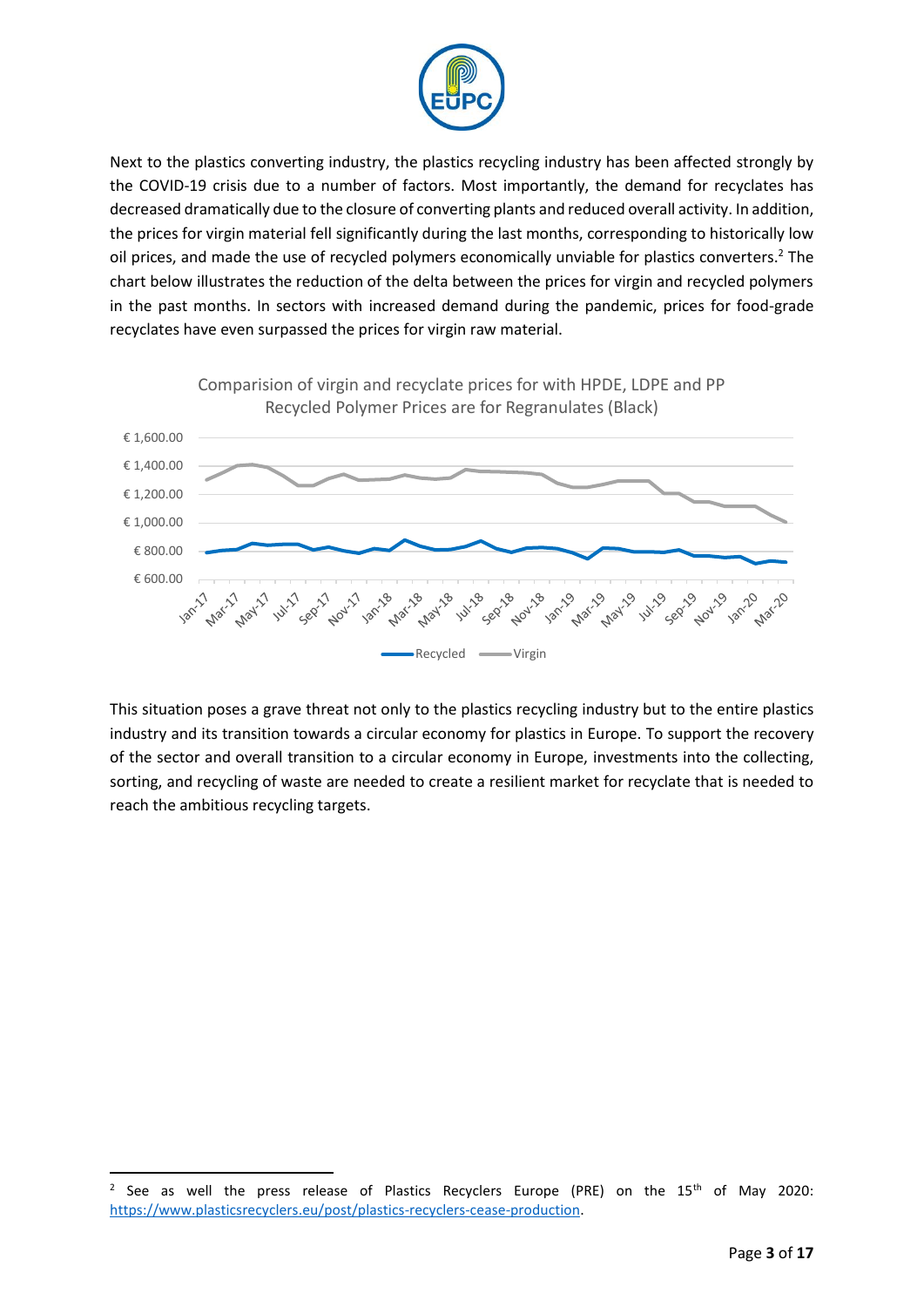

# <span id="page-4-0"></span>2. The Building & Construction Sector

Within the plastics converting industry, the building & construction sector has been affected severely by the COVID-19 crisis. **The complete stop of construction sites is some Member States and closure of hardware stores all over Europe has led to a sharp decrease in demand and forced many converters to partly and temporarily close their plants.**



Since the beginning of the outbreak in China, the COVID-19 pandemic has had a direct impact on the plastics converters in Europe. Many of the larger companies in the building & construction sector source raw materials and/or components in China, and have **suffered disruptions in the supply chain** as early as March. These issues have been solved, as the situation in China normalised at the end of April. Next to China, the USA are an important market whose lockdown measures have an impact on the European industry. The reduction in demand in countries outside of the EU however only has a small effect on plastics converters, as their main business is within the EU.

The outbreak in the EU has had dramatic effects on the business & construction sector of the plastics converting industry, affecting all countries depending on the strictness of their lockdown measures. **Especially plastics converting companies located in Italy, Spain, and France have seen a reduction in their production from 60% up to 100% in March and April**. The situation is different in Central and Northern Europe where production decreased by about 10-30% in Q1 2020, due to less strict lockdown measures. **On average, there is a reduction of 40-60% for plastics converting companies in the building & construction sector in Europe.**

The decline in the overall construction activity in Europe can also serve as an indicator of the state of the plastics converting industry supplying that sector. Below an overview of the newly developed *Downtime Index* by Trackunit that compiles weekly changes in engine use from 150,000 construction machines for quick international comparisons.<sup>3</sup> During April, construction machines were only used 30% of their use in January 2020 in Southern Europe, 70% in Western Europe, and 80% in Northern Europe. Overall, Eastern Europe has had the smallest decline with only a 10% drop in activity.

 $3 \circ$  of the index and graph: Trackunit. More information on the index & source of the graph at: [https://www.trackunit.com/company/eliminate-downtime/downtime-index/downtime-indexes/downtime](https://www.trackunit.com/company/eliminate-downtime/downtime-index/downtime-indexes/downtime-index-week-19)[index-week-19.](https://www.trackunit.com/company/eliminate-downtime/downtime-index/downtime-indexes/downtime-index-week-19)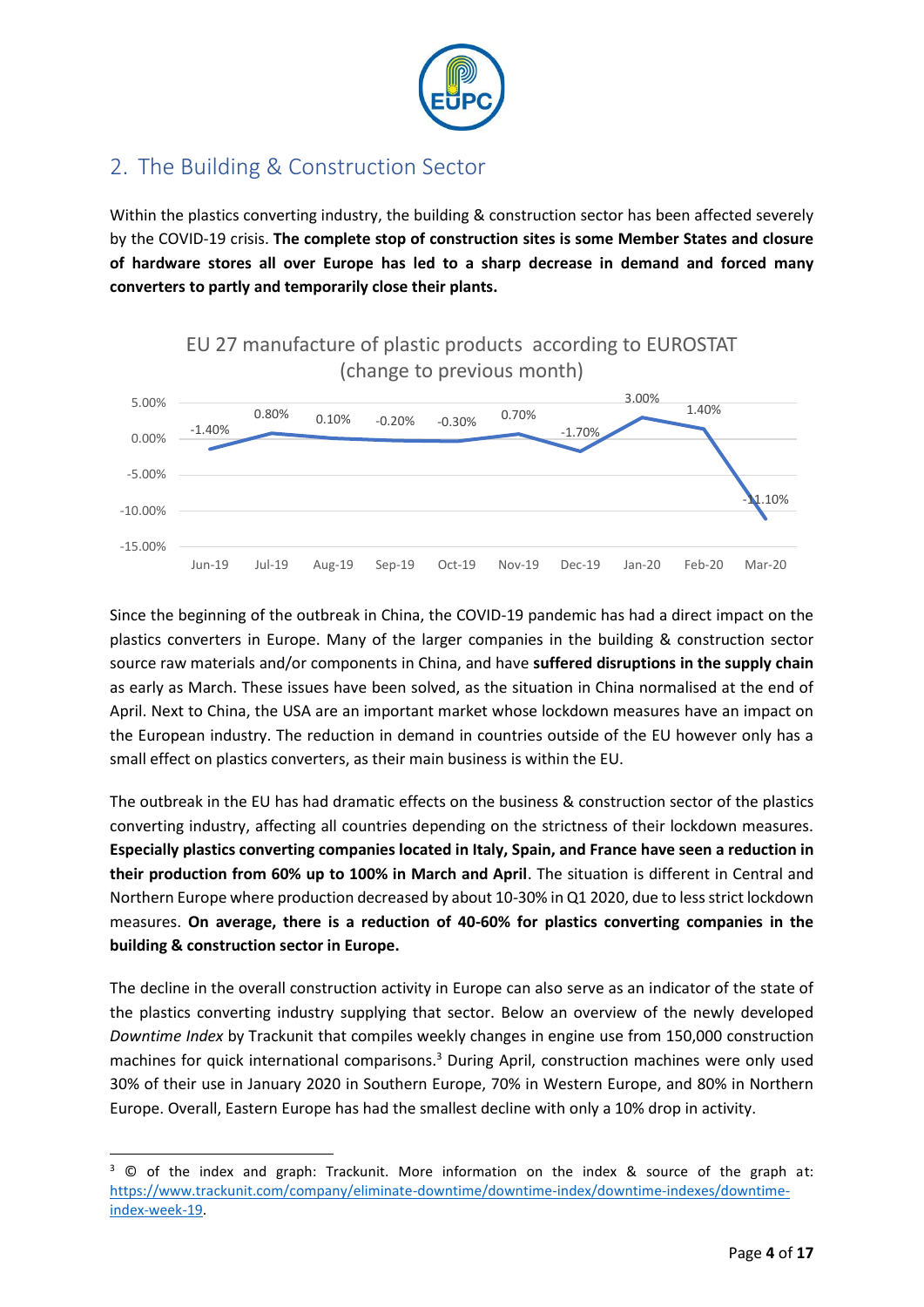



The most relevant problem for the companies is the **lack of demand from their customers because of the closure of construction sites and retail stores** due to the restrictive measures adopted by the national governments. The lack of demand implies production disruptions but most fixed costs remain. The **impact on working capital is severe and in the medium-term may lead to insolvencies**. Furthermore, the companies have to bear added cost to operate given the additional actions to minimise the contamination potential. The level of support available in the different EU Member States to weather the situation is very variable.

#### <span id="page-5-0"></span>2.1.Demand & Supply

While the lockdown measures have slowly started to be eased in some Member States and production will start to slowly grow as of May, companies expect the entire year 2020 to remain difficult. Especially as **the predicted economic crisis that will follow the lockdown measures will impact the building & construction industry**, by reducing the funds available for construction and renovation projects. On top of this, the uncertainty of the future situation towards the end of the year is very problematic.

All plastics converters in the building & construction sector that are **exporting to countries outside of the EU have seen a reduction in demand**. The reported decline is on average around 50%. Some subsectors have seen even stronger decreases of 70% up to 100%. Especially exports to China were affected heavily but have started to slowly recover since the end of March. **The demand in Europe has decreased significantly as well, by 30-50%** on average across Europe.

Concerning the supply situation for plastics converters, some companies in the building & construction sector report that they have faced shortages of raw materials but these are exceptional cases. Companies that source raw materials and/or components in China however have **suffered more serious disruptions in the supply chain** as early as March. These issues have been solved, as the situation in China normalised at the end of April. Most shortages are without effect due to the missing demand from their downstream customers. No damages due to delays or disruptions in the upstream supply chain have been reported.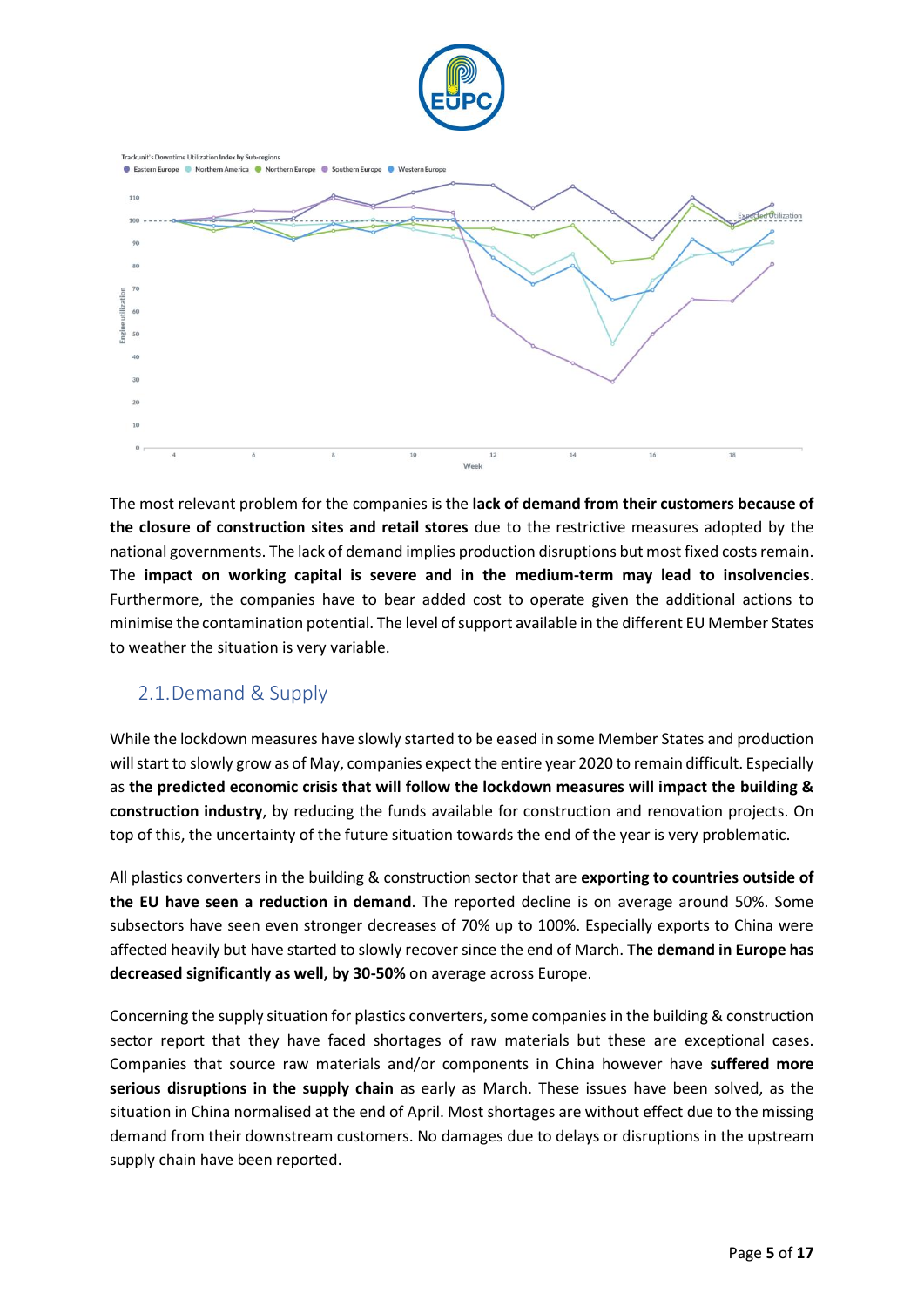

**The main disruptions for plastics converters are downstream**, due to the fact that most distributors (building merchants, hardware stores) have closed, and some countries have stopped work on construction sites. In addition, some companies report issues with logistics and transport, due to reduced capacities and border controls.

Most plastics converters in the building & construction industry have not reported shortages of workers due to quarantine measures. Depending on the country however, **some companies report problems with staff shortages** due to clear and explicit actions taken by the different authorities and fear from workers to get contaminated and to contaminate their families. **If the demand and production start to recover, this will become more of an issue**, especially if schools are not working normally again.

Due to the reduction of their production, companies have been forced to use **temporary unemployment schemes** to save labour costs where these are available. In the countries where temporary unemployment options are limited, some layoffs unfortunately have started to take place in exceptional cases and will continue in the future if production remains low. In some countries, employees are under layoff protection.

Generally, it can be stated that the public funding available is hugely variable depending on the country. In Western Europe in general, companies have been able to make use of temporary unemployment, state-guaranteed loans, tax deferrals, and/or the possibility to force people to take some days of vacation. In Eastern Europe generally, the level of support available is much more limited. As a consequence of retail closures and extremely limited production, plastics converting companies in the building & construction sector have started to face liquidity problems due to non-incoming or cancelled orders and outstanding invoices that remain unpaid. **This problem is expected to worsen over time.**

#### <span id="page-6-0"></span>2.2.Public Support Measures

The most important short-term measure must be to help companies with liquidity problems by giving them **fast and easy access to financial means** to assure that the amount of bankruptcies is limited. In addition, the free circulation of goods and workforce within the EU/EFTA and more concerted decisions instead of individual country solutions should be ensured. **Attractive loans and repayment conditions for companies** to activate public, commercial, and private building and construction projects should also remain accessible in the long term.

The COVID-19 crisis has also directly affected **the many SMEs in the building & construction sector that are responsible for the fitting and installation of construction products**. Many of these small and local businesses are facing severe difficulties and need to be supported already in the short term to avoid bankruptcies and job losses.

Concerning, possible long-term support, the industry will face a very difficult year 2020 and possibly also 2021. Therefore, the European Commission and Member States must **ensure that construction activities are continuing by creating funding programmes for investments in renovations and increased energy efficiency of buildings**. **The support of the transition towards a circular economy in**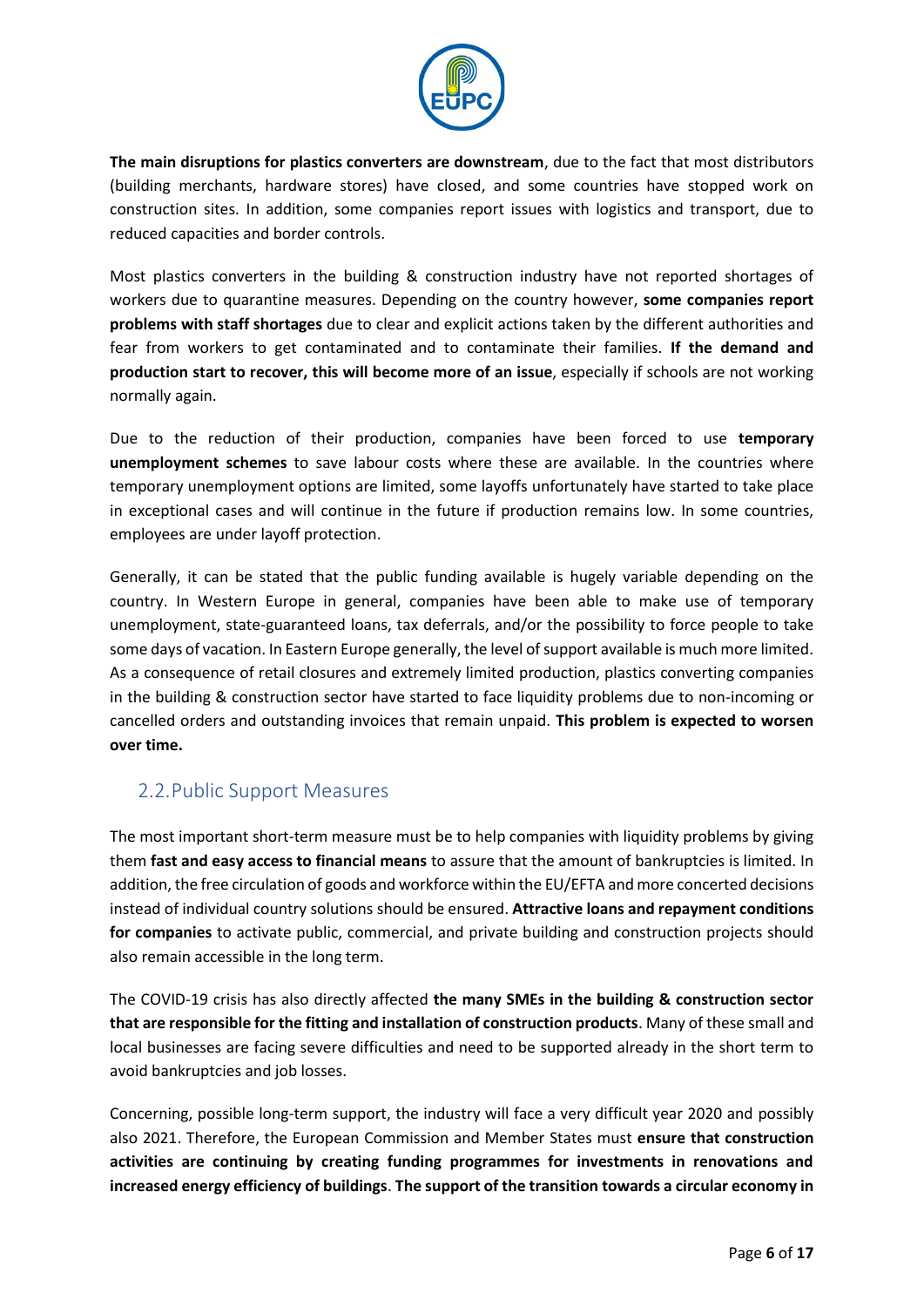

**the building & construction sector will also be an opportunity to recover while not compromising the objectives for resource efficiency and climate change mitigation** in Europe. This will also require investing in education to support the creation of much-needed jobs. Furthermore, public investments in infrastructure projects could help to support the economy and save resources by e.g. renewing old irrigation and supply networks that have large losses of water.

In addition, the **internal market and European companies need to be better protected from potential dumping from non-EU countries** such as e.g. China by enforcing anti-dumping and anti-subsidy tariffs. To relieve the companies that are already struggling to cope with the effects of the crisis of the costs of compliance with new regulations, a regulatory freeze of at least 3 years and extension of deadlines for already adopted legislation should be put in place.

# <span id="page-7-0"></span>3. The Automotive & Transport Sector

Within the plastics converting industry, the automotive and transport sector has been affected the most severely by the COVID-19 crisis. **The complete stop of production of automotive manufacturing plants has led to a sharp decrease in demand and forced many suppliers to partly and temporarily close their plants.** Overall, the impact of the COVID-19 crisis on the entire European automobile industry is severe, as the production and sales of motor vehicles have come to an abrupt halt in most of Europe and other regions in the world.

The direct impact of the outbreak in countries outside of the EU on the plastics converters has been marginal, as most of their customers are based in Europe. While the supply of raw materials is secure, companies that source (semi) finished goods in China have experienced delays and shortages. In addition, there has been a limited reduction in exports to Asia.

# **2,400,000**

less vehicles produced in Europe until the 11 May due to lockdown measures

# **18,800,000**

less vehicles forecasted to be produced in 2020 worldwide due to lockdown measures

Since mid-March, the automotive industry has been severely impacted by the COVID-19 crisis, with plants being closed for 29 working days on average, and EU-wide production amounting to close to 2.4 million vehicles.<sup>4</sup> Global passenger car production is expected to fall by 21.2% due to COVID-19, resulting in 18.8 million vehicles less being produced compared to 2019.<sup>5</sup> Passenger car registration in the EU28 has dropped dramatically as well compared to 2019, as the chart below shows.

<sup>&</sup>lt;sup>4</sup> Numbers from ACEA on the 11th of May: [https://www.acea.be/news/article/interactive-map-production](https://www.acea.be/news/article/interactive-map-production-impact-of-covid-19-on-the-european-auto-industry)[impact-of-covid-19-on-the-european-auto-industry](https://www.acea.be/news/article/interactive-map-production-impact-of-covid-19-on-the-european-auto-industry)

<sup>&</sup>lt;sup>5</sup> Forecast by IHS Markit: [https://vipress.net/la-production-mondiale-de-voitures-devrait-chuter-de-212-en-](https://vipress.net/la-production-mondiale-de-voitures-devrait-chuter-de-212-en-2020/)[2020/](https://vipress.net/la-production-mondiale-de-voitures-devrait-chuter-de-212-en-2020/)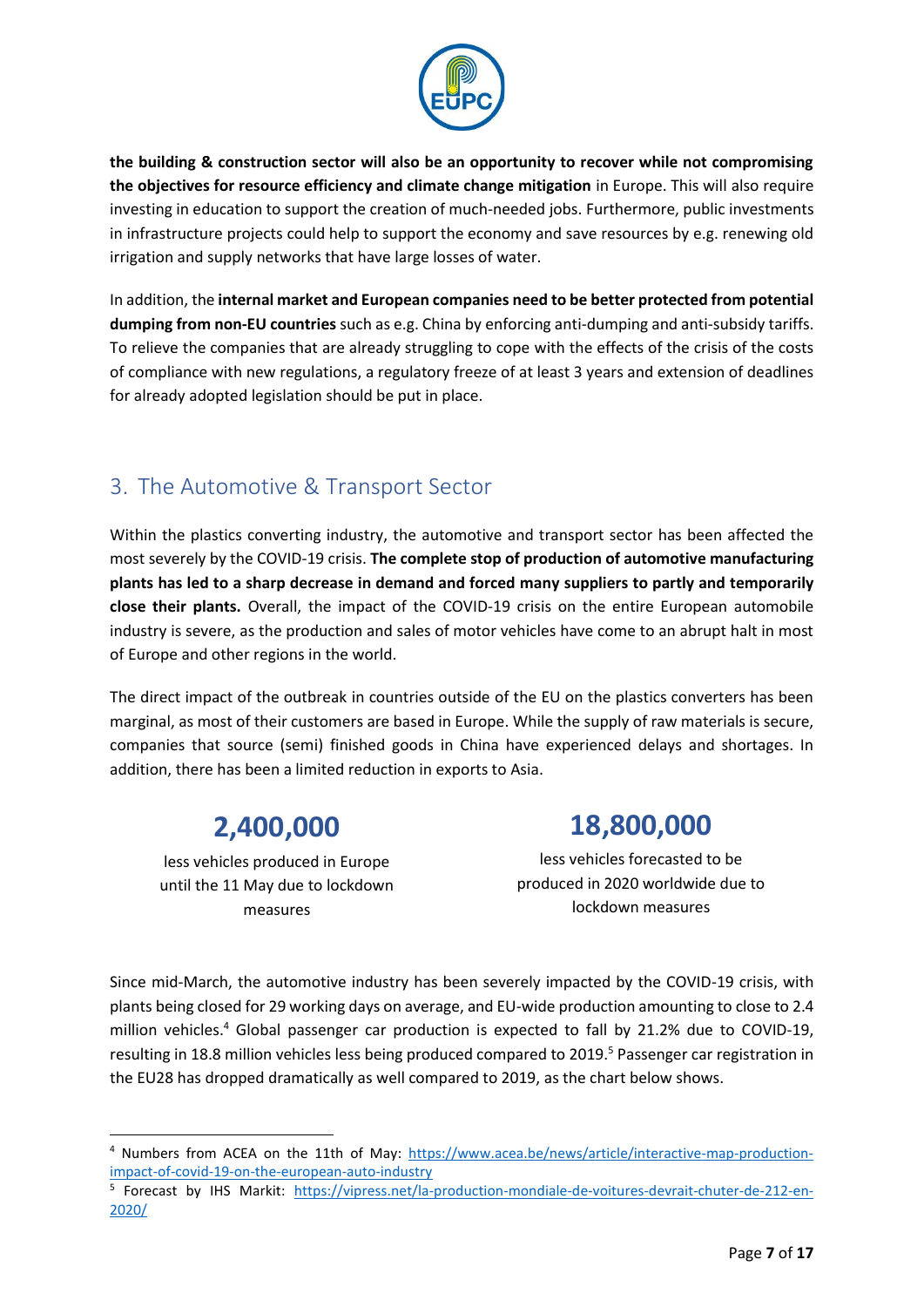

EU28 Passenger Car Registration 2020vs. 2019<sup>6</sup>



The outbreak in the EU has had dramatic effects on the plastics converting industry with nearly all original equipment manufacturers (OEM) shutting down their plants. Automotive production was down 98% in April and is expected to be 75% down in May.<sup>7</sup> **As a result, plastics converters in the automotive sector were forced to reduce their production or completely close their plants. The decrease in production varies from 60-100%.** As automotive plants have gradually started to reopen, the demand for plastics converters will start to slowly increase towards the end of May but is expected to remain very low during the next months.

The most relevant problem for plastics converting companies in the automotive industry is the **lack of demand from their downstream customers who have completely or partly stopped production** due to the restrictive measures adopted by the national governments. The lack of demand implies production disruptions but most fixed costs remain. The **impact on working capital is severe and in the medium-term may lead to insolvencies**. The level of support available in the different EU Member States to weather the situation is very variable.

While the lockdown measures have slowly started to be eased in some Member States and production will start to slowly grow as of May, companies expect the entire year 2020 to remain difficult. Especially as **the predicted economic crisis that will follow the lockdown measures will impact the automotive industry**, which was already seeing reductions in volumes before the pandemic. As seen above, the worldwide automotive production is expected to decrease by 21.2% in 2020, and production of light vehicles in Europe is expected to decrease by 17%, which would have dramatic consequences on the sector.

#### <span id="page-8-0"></span>3.1.Demand and Supply

Plastics converters in the automotive and transport sector directly export only small quantities of products outside the EU. Companies that do so have reported a reduction in demand of 25-35%. The losses however are only marginal compared to the situation in Europe. **The demand in Europe has decreased, starting in March, by 50-100%**, depending on the product portfolio of the converter. Even

<sup>6</sup> Data from ACEA on the 26th of May: [https://www.acea.be/press-releases/article/passenger-car-registrations-](https://www.acea.be/press-releases/article/passenger-car-registrations-38.5-four-months-into-2020-76.3-in-april)[38.5-four-months-into-2020-76.3-in-april](https://www.acea.be/press-releases/article/passenger-car-registrations-38.5-four-months-into-2020-76.3-in-april)

<sup>7</sup> According to estimations by LMC Automotive.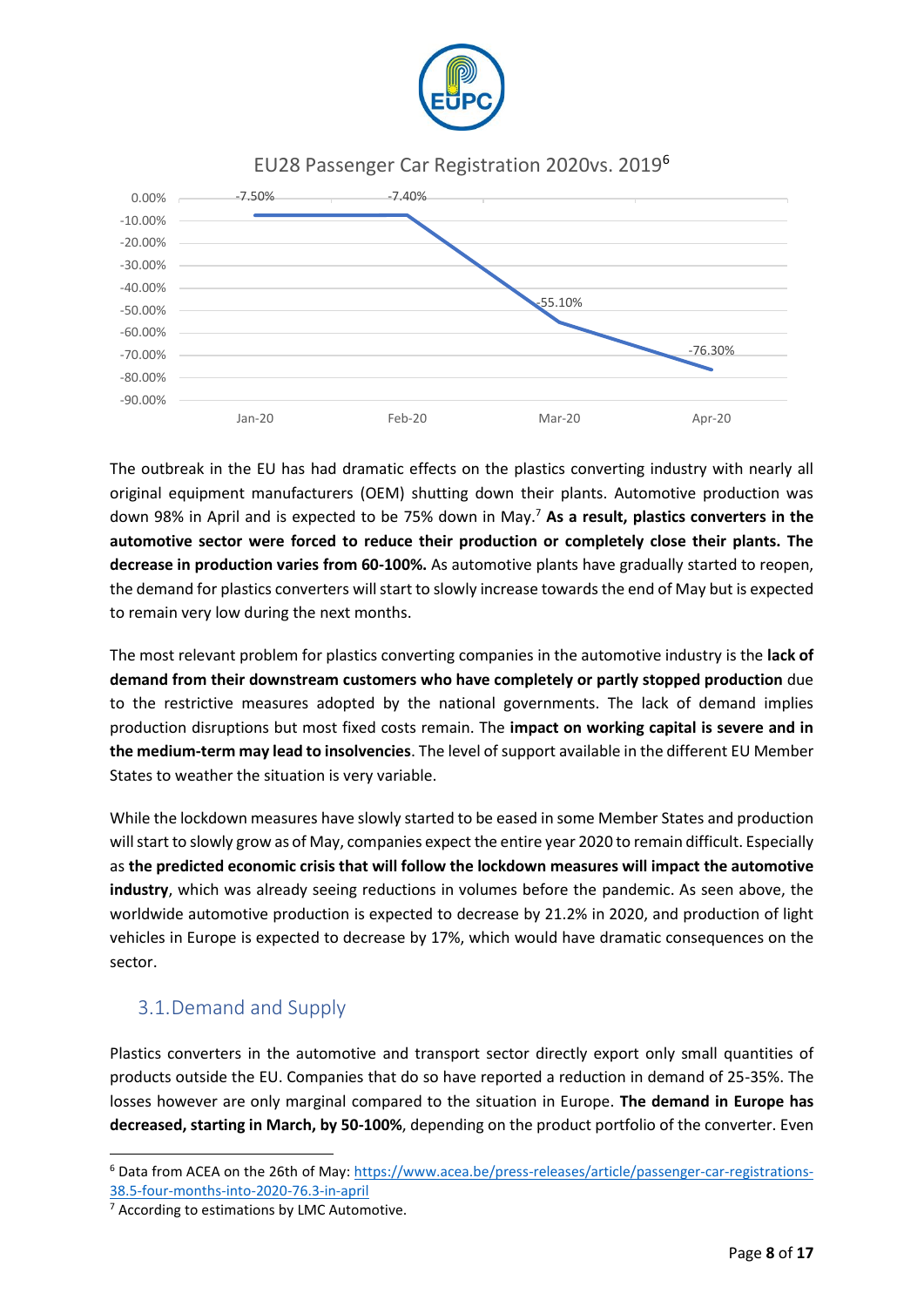

if the demand will start to recover as of May, it is expected to remain well below the usual volumes, leading to strong losses throughout the entire automotive industry.

The supply of raw materials has been secure at relatively cheap prices throughout the year 2020 so far. Plastics converting companies that source semi-finished products from their suppliers have seen some shortages due to reduced production capacities. However, the shortages are without effect due to the missing demand from their downstream customers. No damages due to delays or disruptions in the upstream supply chain have been reported.

**Plastics converters in the automotive industry have not reported any shortages of workers due to quarantine measures.** On the contrary, due to the reduction of their production, companies have been forced to use temporary unemployment schemes to save labour costs. In the countries were temporary unemployment options are limited, some layoffs unfortunately have started to take place and will continue in the future if production remains low. In some countries, employees are under layoff protection.

Generally, it can be stated that **the public funding available is hugely variable depending on the country**. In Western Europe in general, companies have been able to make use of temporary unemployment, state-guaranteed loans, tax deferrals, and/or the possibility to force people to take some days of vacation. In Eastern Europe generally, the level of support available is much more limited. As a consequence of plant closures and extremely limited production**, plastics converting companies in the automotive sector have started to face liquidity problems** due to non-incoming or cancelled orders and outstanding invoices that remain unpaid. This problem is expected to worsen over time.

#### <span id="page-9-0"></span>3.2.Public Support Measures

The automotive industry has an integrated supply chain. **The most important short-term measure must be to help companies with liquidity problems by giving them fast and easy access to financial means** to assure that the amount of bankruptcies is limited. In addition, the European Commission should ensure that businesses can start as quickly as possible all over Europe (under controlled conditions to avoid a resurgence of the epidemic). Opening some regions or countries only for business is not workable in this sector.

Concerning, possible long-term support**, the industry will face a very difficult year 2020 and possibly also 2021. According to the latest forecast by IHS MARKIT, the automotive market is only expected to recover to the level of 2019 in 2024.** This slow recovery will have a strong long-term impact on the entire automotive industry. Therefore, **investment packages should be prepared by the European Commission and the Member States to stimulate demand**, or measures regarding employment with investment in training and education.

In addition, a **regulatory freeze of at least 3 years** and extension of deadlines for already adopted legislation should be put in place to relieve the companies that are already struggling to cope with the effects of the crisis of the costs of compliance with new regulations. To exemplify the volume of possible costs for companies, the below example shows regulations and costs related to the PU flexible foam sector within the automotive industry.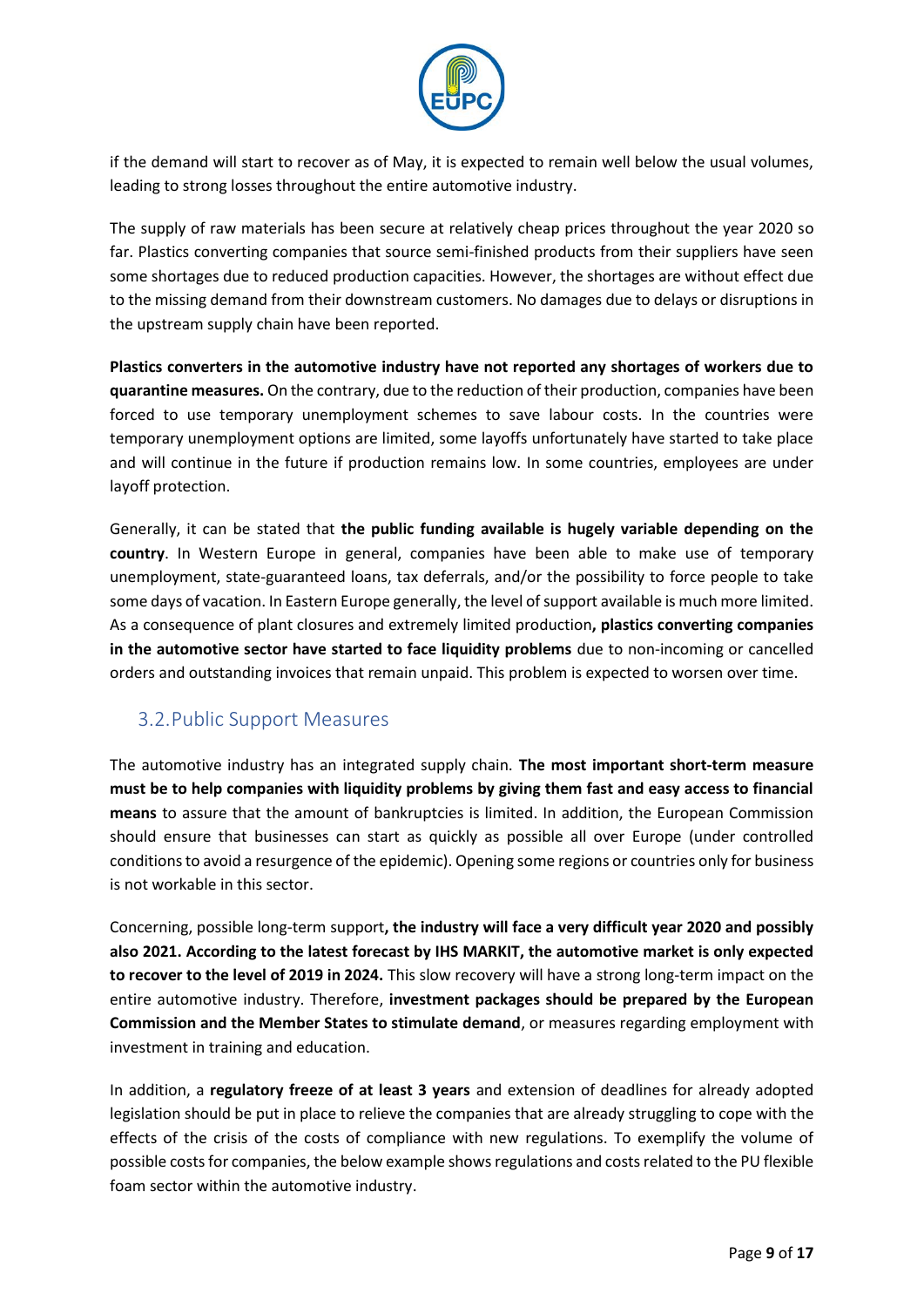

The adopted REACH restriction for diisocyanates will result in consequent training costs and lost work time cost over the next 2 years, resulting in costs well in excess of € 10 million. The currently discussed REACH restriction for formaldehyde alone has the potential of costing this sector more than  $\epsilon$  25 million per year in additional raw material costs, still excluding engineering and R&D costs. The currently discussed OEL for diisocyanates has the potential of costing several tens of millions of EUR in engineering costs in plants over the next 2-3 years. These are costs that would seriously worsen the situation for already struggling companies.

# <span id="page-10-0"></span>4. The Packaging Sector

The COVID-19 crisis has had **different effects on the different subsectors of the plastic packaging industry in Europe**. Companies that produce **packaging for essential goods such as food and beverages have seen a temporary increase in demand** during the stockpiling at the beginning of the pandemic. Following the run on supermarkets, consumers are well supplied and demand for plastic packaging is expected to have already declined in April. The demand for packaging in the **medical and hygiene sector has increased** as well and is expected to stay at a high level.

On the other hand, companies that produce **packaging for industrial applications or the hospitality sector have seen a sharp decline** in demand due to the reduced activities of their customers. Here, a return to normality can only start to take place if the lockdown measures in the Member States are eased and production across the entire industry resumes. Especially in the South of Europe, demand for certain plastic packaging applications also strongly depends on tourism. For the companies active in that field, open borders and restriction-free traveling during the summer holiday period will be crucial for their recovery.

Overall, **when compared to other parts of the plastics converting industry, the plastic packaging sector has suffered the least from the effects of the COVID-19 crisis**. The latest available data from Eurostat shows a production decrease of 11% in March 2020 compared to February for all plastic products, while the production of packaging only decreased by 1% in the same period. The observed decrease in demand will be even stronger in April, where numbers are not available yet.



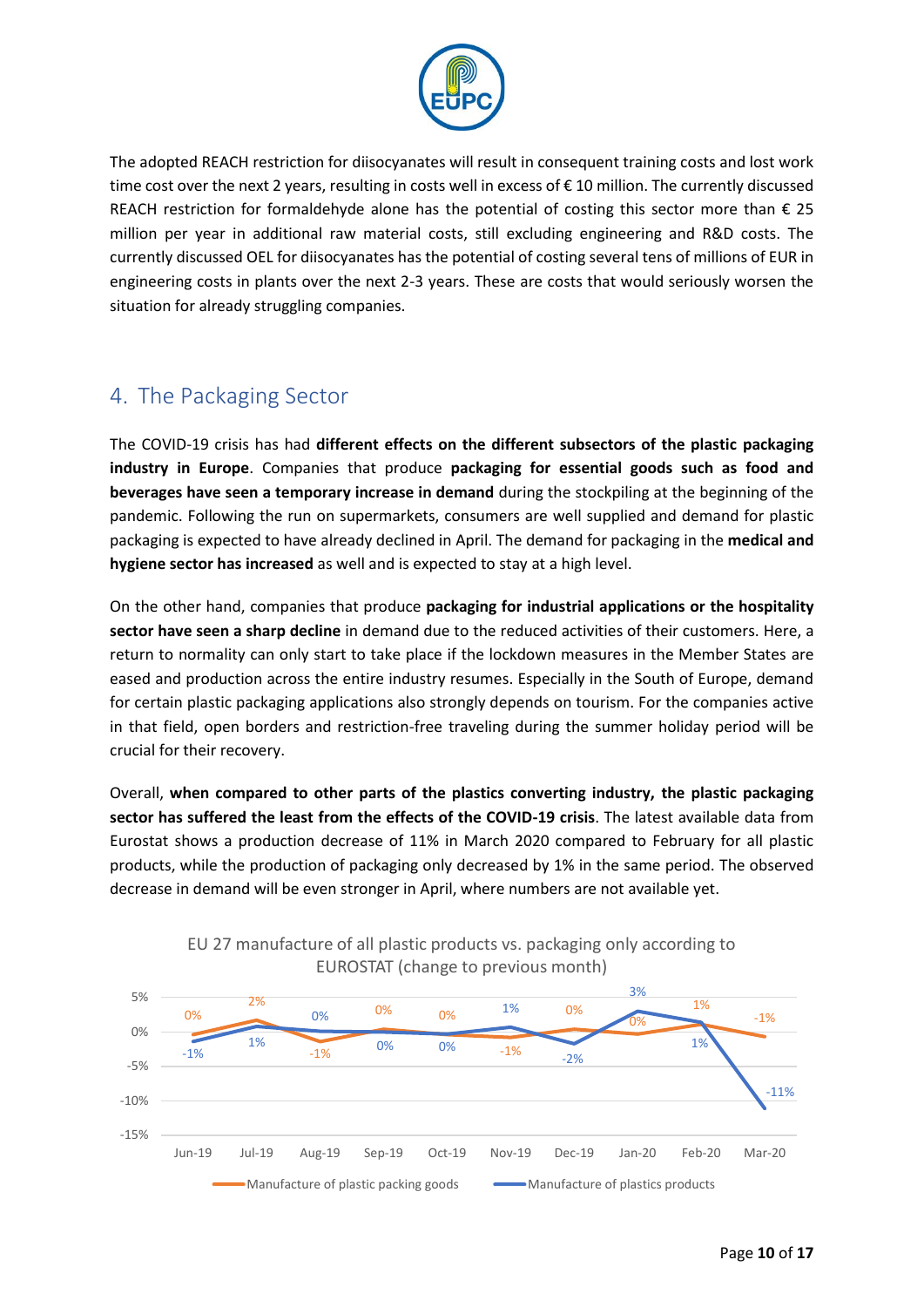

**The direct impact of the outbreak in countries outside of the EU on plastic packaging manufacturers has been marginal**, as most of their customers are based in Europe. While the supply of raw materials is secure, companies that source goods in China have experienced delays and shortages. In addition, there has been a limited reduction in exports to Asia.

The outbreak in the EU has had much stronger effects on the packaging sector of the plastics converting industry, affecting all countries depending on the strictness of their lockdown measures. Companies that have seen an increase in demand are working under high pressure to keep their production running at a high level while **implementing the necessary security measures** and coping with the effects of the pandemic on their workforce.

The most relevant problem for the companies that are negatively affected by the crisis is the **lack of demand from their customers because of the reduced production in the industry and closure of retail shops and the hospitality sector,** due to the restrictive measures adopted by the national governments. The lack of demand implies production disruptions but most fixed costs remain. Furthermore, the companies have to bear added cost to operate given the additional actions to minimise the contamination potential. The level of support available in the different EU Member States to weather the situation is very variable.

While the lockdown measures have slowly started to be eased in some Member States and production will start to slowly grow as of May, companies expect the entire year 2020 to remain difficult. Especially as **the predicted economic crisis that will follow the lockdown measures will impact all industrial activities** and the packaging industry that supplies them.

### <span id="page-11-0"></span>4.1.Demand and Supply

Plastics converters in the packaging sector directly export only marginal quantities of products outside the EU. The effects of the COVID-19 crisis outside of the EU therefore have only have had negligible effects on the demand for companies in Europe. **The demand in Europe has developed in opposite ways, depending on the subsector of the packaging industry.** Companies that produce packaging for medical applications and fast-moving consumer goods (FMCG) have seen demand increase by around 10-40%. Companies that produce industrial packaging however have seen demand decrease by 10- 30% in Europe. To examine the **share of companies that are positively or negatively affected by the pandemic**, recent numbers from Germany can give an indication for the entire EU. In Germany, across all segments, 37% of the companies stated that they had fewer orders compared to March, while a good half of the companies reported an increase in orders in April.<sup>8</sup>

Concerning the supply situation for plastics converters, **companies in the packaging sector do not report disruptions in theirsupply chain.** Consequently, no damages due to delays or disruptions in the upstream supply chain have been reported. **The main disruptions for plastics converters negatively affected by the crisis are downstream**, due to the reduced production in the industry and closure of

<sup>&</sup>lt;sup>8</sup> Survey by IK - Industrieverband Kunststoffverpackungen, the German association for plastic packaging, accessible at [https://newsroom.kunststoffverpackungen.de/en/2020/05/04/from-capacity-limits-to-short-time](https://newsroom.kunststoffverpackungen.de/en/2020/05/04/from-capacity-limits-to-short-time-working-corona-affects-manufacturers-of-plastic-packaging-in-many-different-ways/)[working-corona-affects-manufacturers-of-plastic-packaging-in-many-different-ways/.](https://newsroom.kunststoffverpackungen.de/en/2020/05/04/from-capacity-limits-to-short-time-working-corona-affects-manufacturers-of-plastic-packaging-in-many-different-ways/)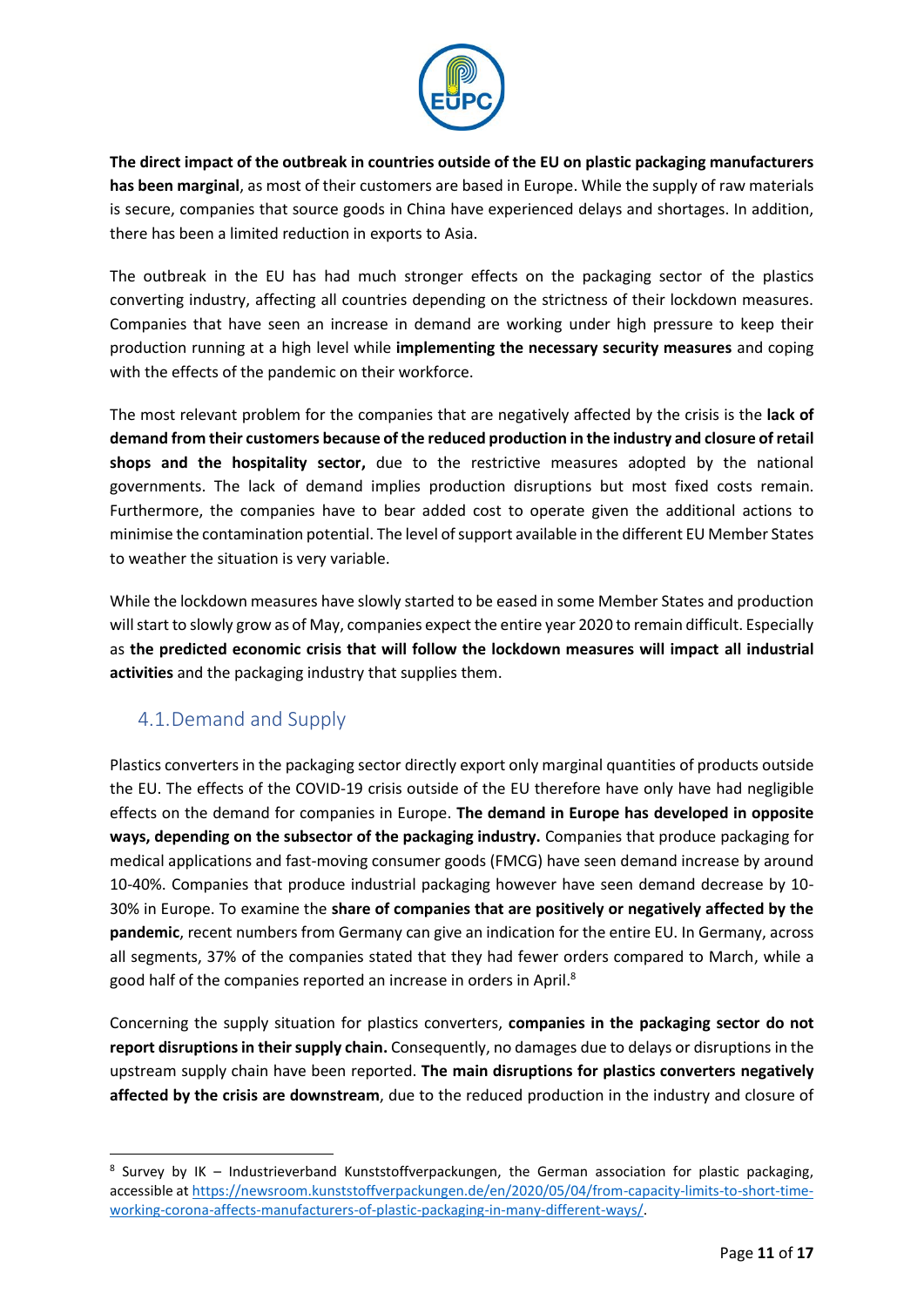

retail shops and the hospitality sector. In addition, some companies report issues with logistics and transport, due to reduced capacities and border controls.

Most plastics converters in the packaging industry have not reported shortages of workers due to quarantine measures. Depending on the country however, **some companies that are dealing with increased demand report problems with staff shortages** due to quarantine measures taken by the different authorities and fear from workers to get contaminated and to contaminate their families. **If the demand and production start to recover, this will become more of an issue**, especially if schools are not working normally again. In addition, travel restrictions across Europe are affecting the maintenance and servicing of the machinery through the machinery suppliers.

Due to the reduction of their production, companies negatively affected have been forced to use **temporary unemployment schemes**to save labour costs where these are available. Layoffs have been reported only in exceptional cases. In some countries, employees are under layoff protection. Companies positively affected by the crisis on the other hand have partly hired new additional workers to cover potential sickness and other losses of personnel.

#### <span id="page-12-0"></span>4.2.Public Support Measures

The most important short-term measure must be to help companies with liquidity problems by giving them **fast and easy access to financial means** to assure that the amount of bankruptcies is limited. As is already taking place in some Member States, authorities should support workers' wages to compensate the decrease in demand and avoid layoffs. In addition, the free circulation of goods and workforce within the EU/EFTA and more concerted decisions instead of individual country solutions should be ensured.

Concerning, possible long-term support, European Commission and Member States should **support a strong European industrial base in order to be less dependent on China** and other eastern countries, and to **stimulate growth in the European industry**. This could be reflected by fiscal measures, public purchasing, and an attractive environment for investments.

In addition, **investments into the collecting, sorting, and recycling of waste** are needed to support the circular economy in Europe and create a resilient market for recyclate that is needed to reach the ambitious recycling targets. Producers of packaging also need **legal certainty on the use of recyclate from mechanical as well as chemical recycling** for food applications to increase its use.

Furthermore, **legislation forcefully reducing or banning plastic items despite the lack of proven alternatives need to be re-evaluated** and potentially revised to take into account the important contribution that plastic packaging and disposable plastic products make to the safety and health of European citizens.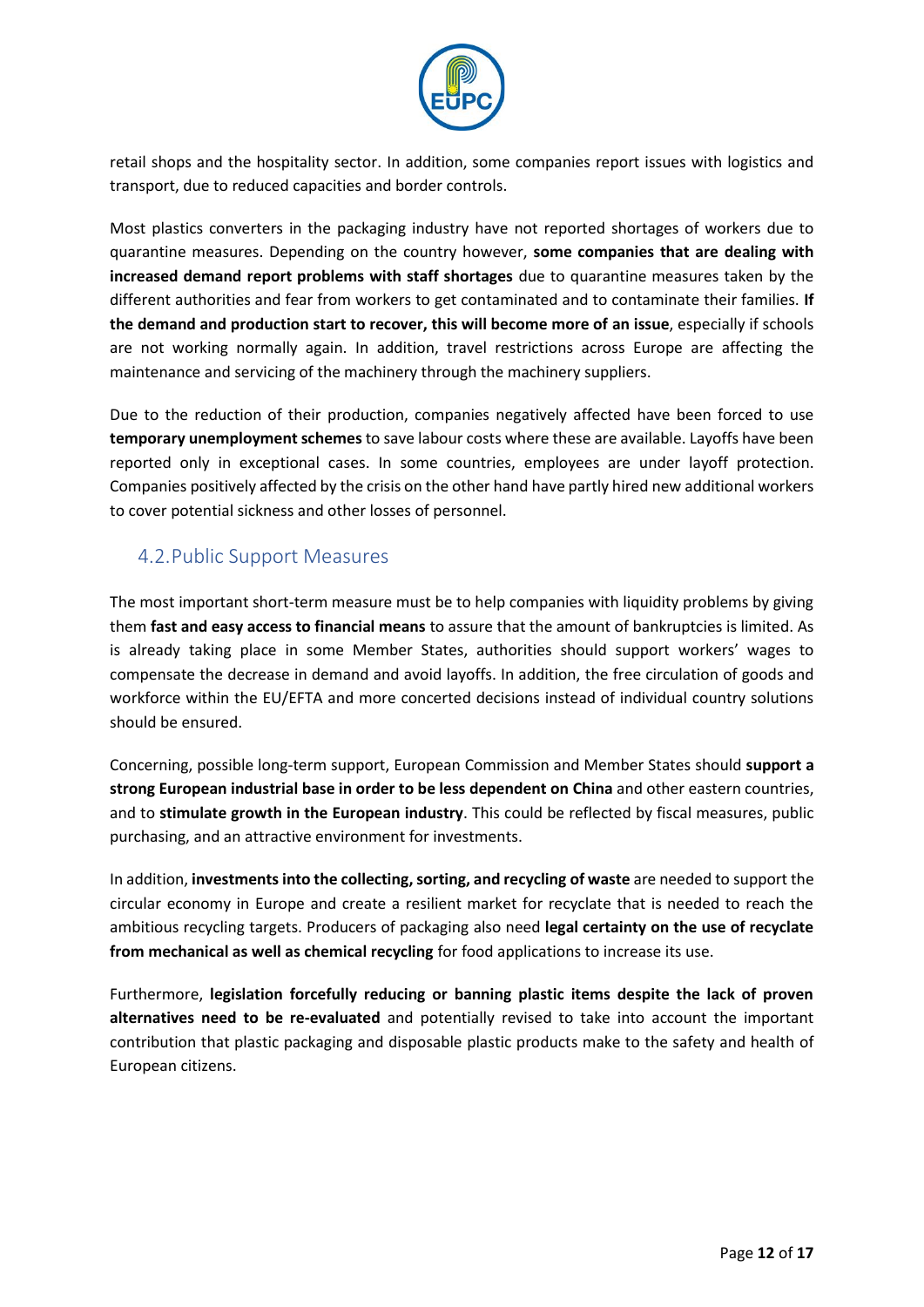

# <span id="page-13-0"></span>5. General Conclusions and Recommendations

The plastics converting industry as a whole has been strongly affected by the COVID-19 crisis in Europe. The more than 50,000 SMEs that employ more than 1.6 million people in Europe need assistance from the EU Recovery Plan to avoid bankruptcies as well as job losses and secure the production of essential goods in Europe. To support the recovery of the industry, the following measures should be taken:

- 1. Facilitation of and support for investments to produce personal protective equipment (PPE) in Europe to secure supply and reduce the dependence on imports from Asia.
- 2. Investments in public construction projects and the European renovation wave to increase demand and support the transition towards a circular economy in the building & construction sector while not compromising the objectives for resource efficiency and climate change mitigation in Europe.
- 3. Preparation of investment packages to speed up the recovery of the automotive industry through the creation of incentives for the purchase of new, more environmentally-friendly vehicles.
- 4. Investments in the collection, sorting, and recycling of plastic waste to create a resilient market for recyclates and support the transition towards a circular economy for plastics that has been the main priority of the plastics industry in the past years.
- 5. Re-evaluation of current and future policy initiatives concerning plastics to take into account the hygiene and safety aspects of plastic products in view of possible pandemics.
- 6. Consideration of a freeze of all non-essential regulatory initiatives concerning plastics to support the recovery of the industry and avoid additional compliance costs for companies that are already struggling to cope with the effects of the COVID-19 crisis.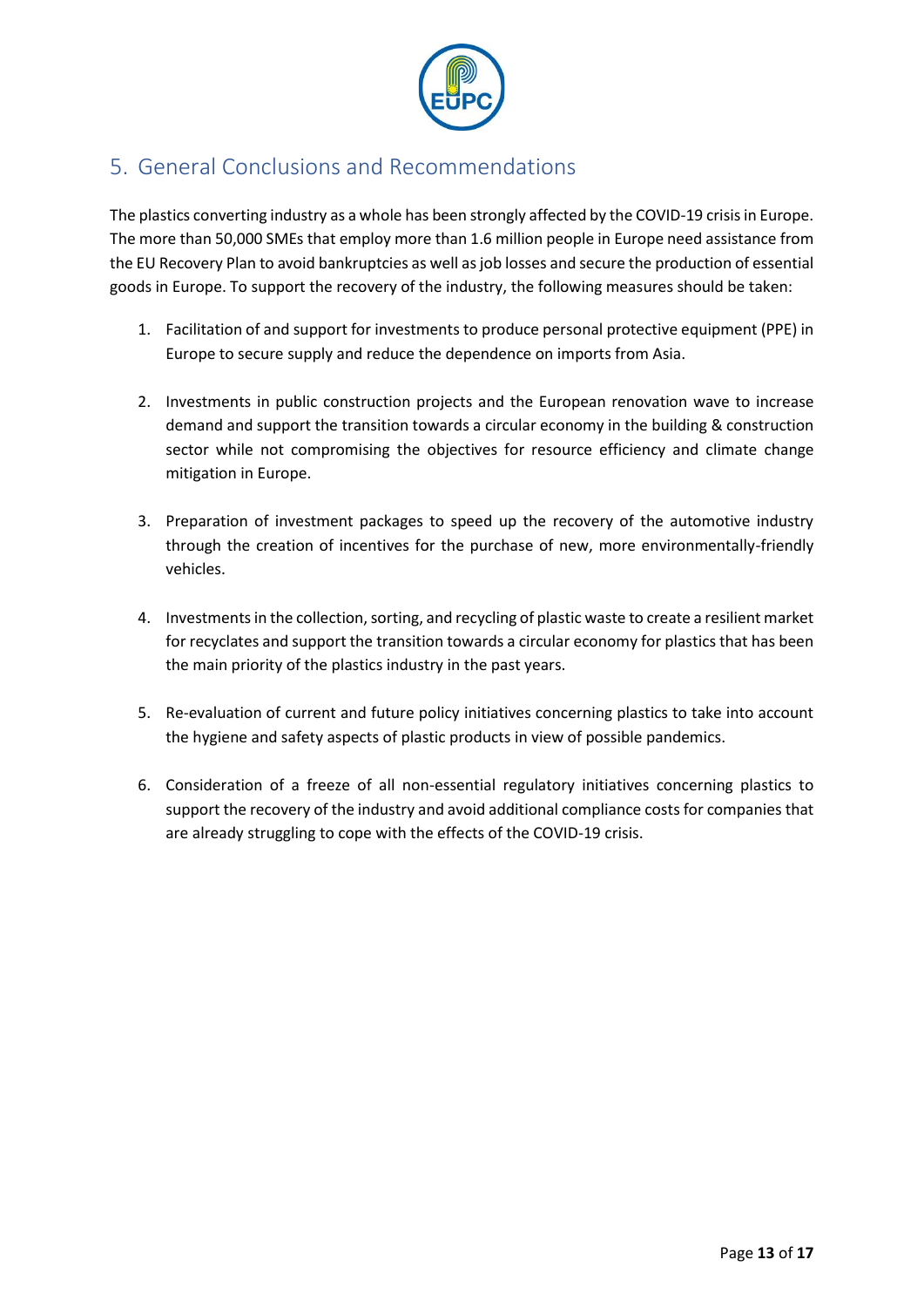

#### <span id="page-14-0"></span>6. Annex

#### <span id="page-14-1"></span>6.1.Questionnaire for the Packaging Sector

Name: Company/Association: Country: Markets/Products: Email:

#### 1 General situation

- How has the outbreak in countries outside the EU (e.g. China, USA) affected companies in your sector?
- How has the outbreak in EU Member States affected companies in your sector?
- Which problems are companies in your sector currently facing? Among them, which are the most relevant? Have the problems changed that you are facing?
- For how long do you expect this exceptional situation to continue?
- Are there already positive developments in your sector (e.g. ease of lockdown measures)?
- 2 Demand
	- Can you quantify if there has been an increase in demand in your sector?
	- If there has been an increase, for which products? Are you able to serve the increased demand?
- 3 Supply
- 3.1 Supply Chains
	- Which specific inputs are likely to disrupt the production process of companies in your sector? Please be as specific as possible, e.g. give an HS classification.
	- Is it possible to substitute this input? If so, with what?
	- Is it possible to find alternative suppliers? If so, where?
	- Have firms in your sector already faced shortages of inventory? For which inputs? Do they expect that to happen in the next weeks?
	- Are firms in your sector affected by downstream disruptions in the value chain (e.g. distribution and retail)? If so, which type of disruptions?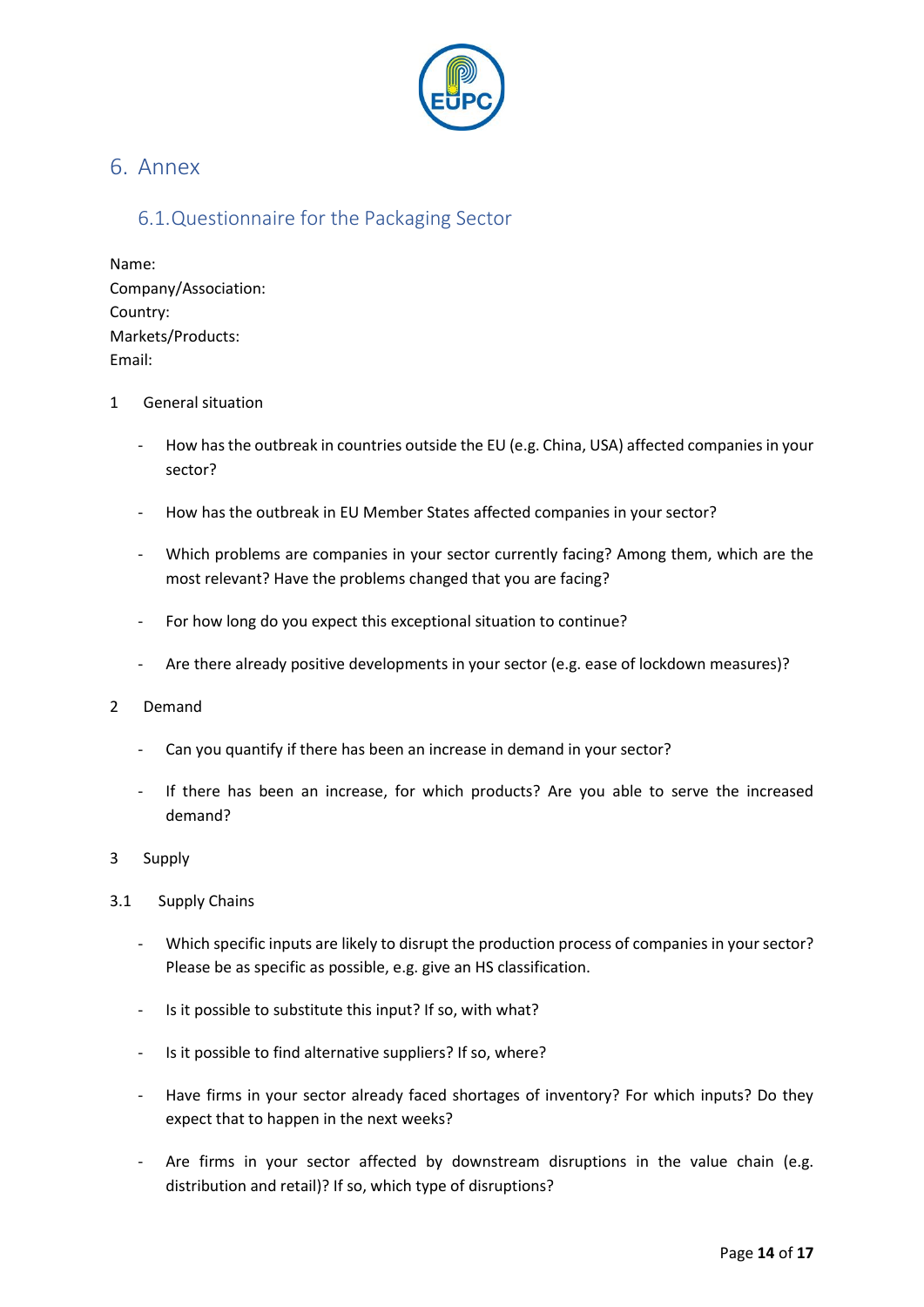

- If there have been damages due to delays or disruptions in supply chains (both upstream and downstream), can you quantify them?
- 3.2 Labour Force
	- Have firms in your industry already faced a shortage of workers due to quarantine measures? Do they expect to face shortages in the near future?
	- Have firms in your industry already faced a shortage of workers due to strikes or other forms of protests due to the respect of safety at work?
	- Are public funds/unemployment handouts available for firms in your sector? If so, has it already been necessary to for firms to tap into them due to the spread of the outbreak?
	- Have firms in your sector hired new workers? How Many (or share of total employment in the sector)?
- 3.3 Infrastructure and public services
	- Have disruptions in infrastructure or service provision (both public and private) affected the economic activities in your sector? (e.g. availability of fuel, access to airports, access to railways, telecommunication, maintenance services etc.)
	- Can you please list these disruptions?
- 4 Public support
	- What type of public measures or actions would the sector need? In particular, how can the European Commission help? To the extent possible, please distinguish:
		- o Short term measures (mitigation / resilience)
		- o Long term measures (after the lockdown)

#### <span id="page-15-0"></span>6.2.Questionnaire for the B&C and A&T Sector

| Name:                |
|----------------------|
| Company/Association: |
| Country:             |
| Markets/Products:    |
| Email:               |

- 1. General situation
- How has the outbreak in countries outside the EU (e.g. China, USA) affected companies in your sector?
- How has the outbreak in EU Member States affected companies in your sector?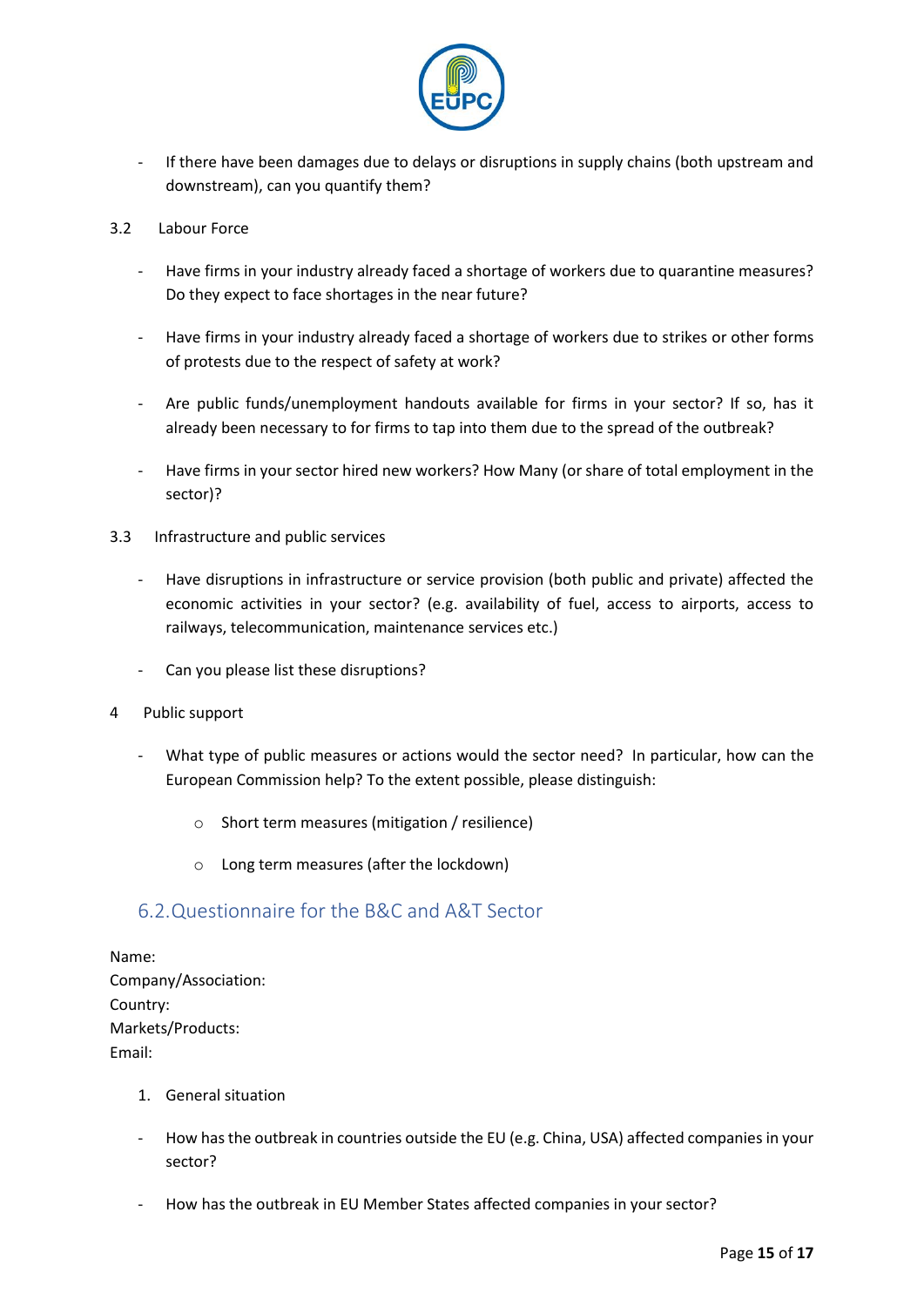

- Which problems are companies in your sector currently facing? Among them, which are the most relevant? Have the problems changed that you are facing?
- For how long do you expect this exceptional situation to continue?
- Are there already positive developments in your sector (e.g. ease of lockdown measures)?
- 2. Demand
- Can you quantify the losses due to the decrease in demand in countries outside the EU?
- Can you quantify the losses due to the decrease in demand within the EU?
- 3. Supply
	- 3.1. Supply Chains
- Which specific inputs are likely to disrupt the production process of companies in your sector? Please be as specific as possible, e.g. give an HS classification.
- Is it possible to substitute this input? If so, with what?
- Is it possible to find alternative suppliers? If so, where?
- Have firms in your sector already faced shortages of inventory? For which inputs? Do they expect that to happen in the next weeks?
- Are firms in your sector affected by downstream disruptions in the value chain (e.g. distribution and retail)? If so, which type of disruptions?
- If there have been damages due to delays or disruptions in supply chains (both upstream and downstream), can you quantify them?

3.2. Labour Force

- Have firms in your industry already faced a shortage of workers due to quarantine measures? Do they expect to face shortages in the near future?
- Have firms in your industry already faced a shortage of workers due to strikes or other forms of protests due to the respect of safety at work?
- Are public funds/unemployment handouts available for firms in your sector? If so, has it already been necessary to for firms to tap into them due to the spread of the outbreak?
- Have firms in your sector fired workers? How Many (or share of total employment in the sector)?

3.3.Finance